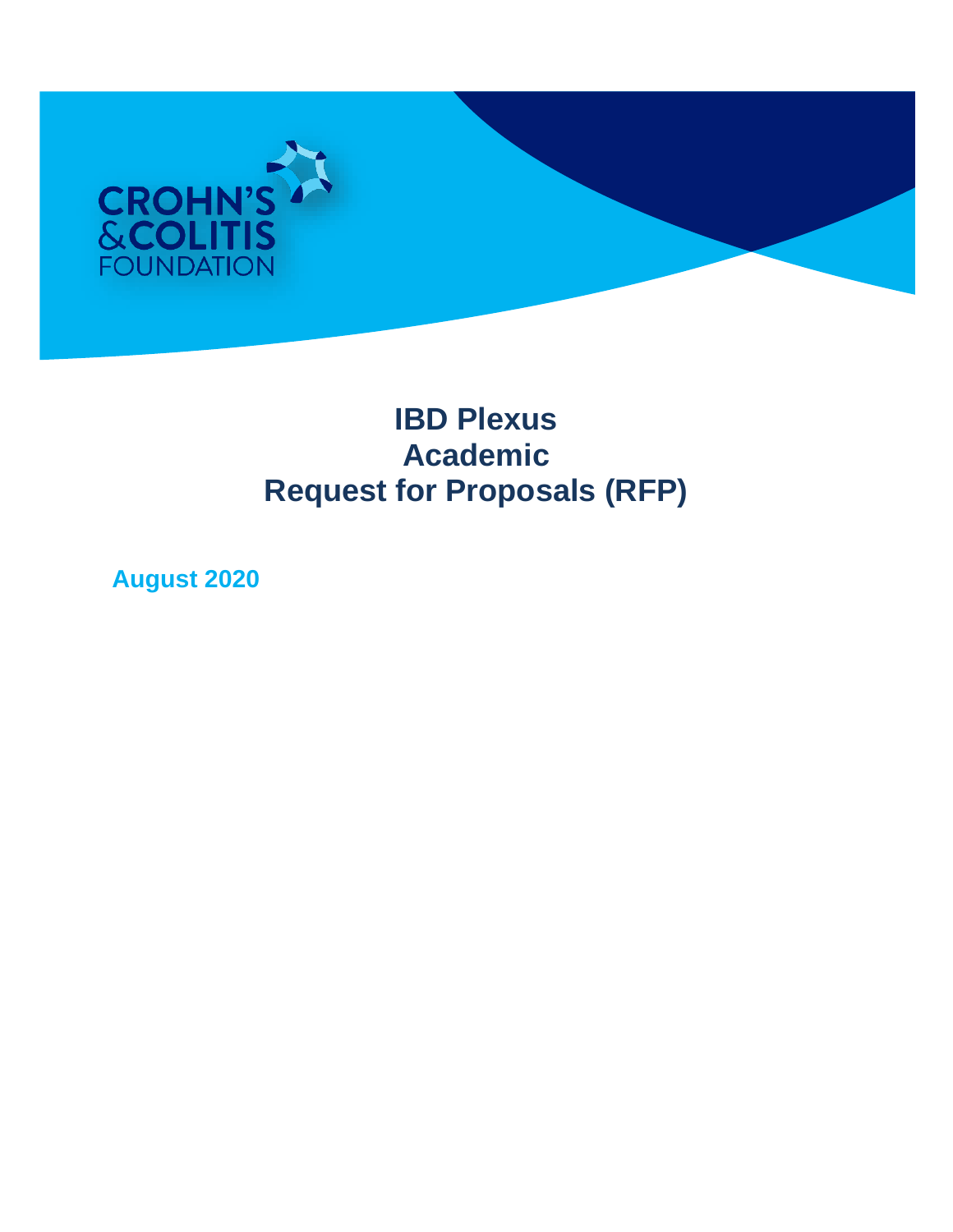## Contents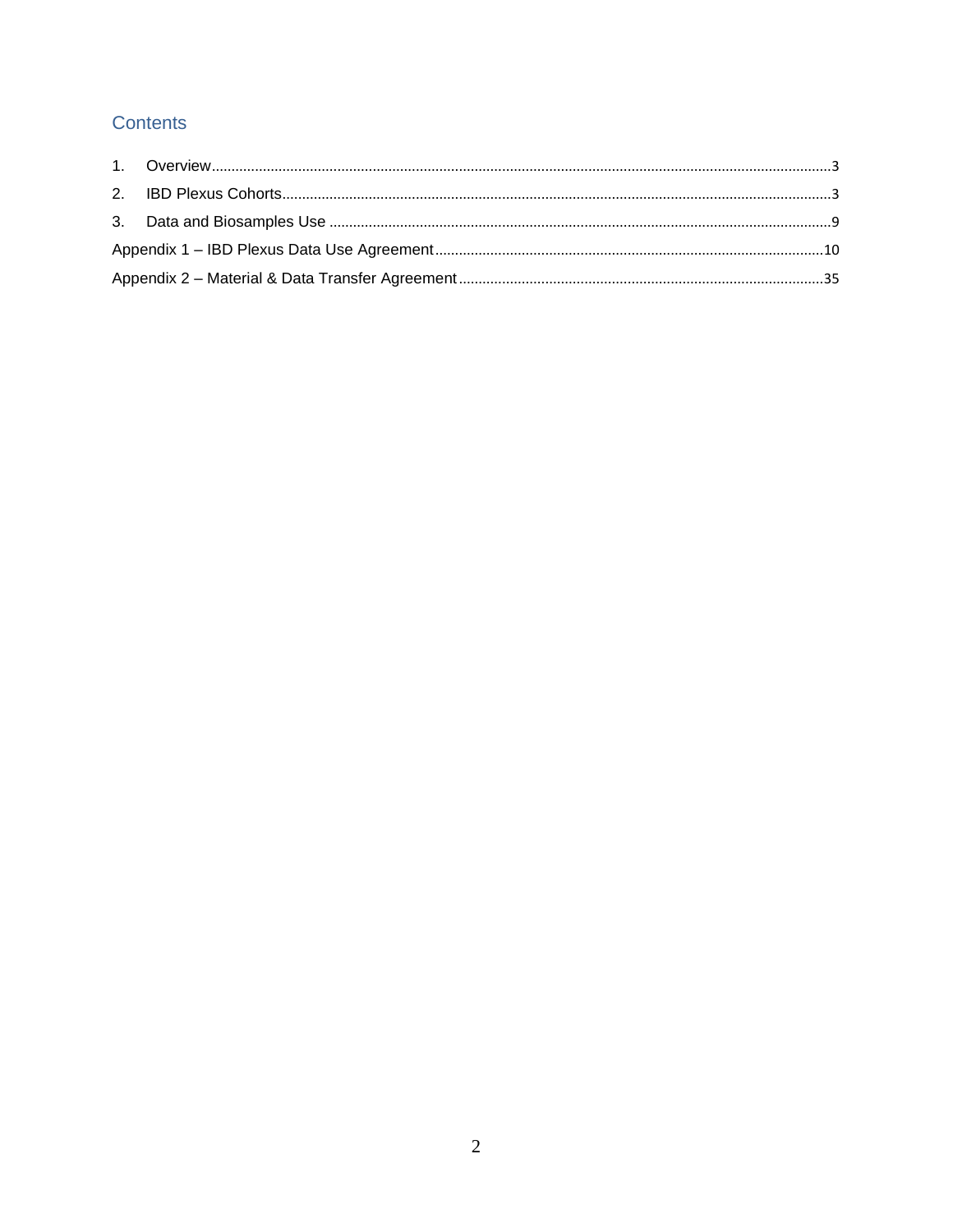## <span id="page-2-0"></span>**1. Overview**

The Crohn's & Colitis Foundation (Foundation) is excited to make IBD Plexus data and biosamples available to Senior Research Award Investigators.

[IBD Plexus](http://www.crohnscolitisfoundation.org/science-and-professionals/research/IBDPlexus/)® was founded by the Foundation to advance science, accelerate progress towards precision medicine and improve the care of patients living with IBD. The first-ofits kind, national-scale, cloud-based platform integrates clinical, patient-reported, genetic and other molecular data from diverse research study cohorts, real world clinical care settings and patients' experiences. IBD Plexus provides researchers with access to research-ready datasets to more rapidly perform activities that promise to speed treatment development, optimize existing therapies through development of biomarkers and diagnostics, and improve health outcomes. IBD Plexus unites clinicians, scientists, educators, industry partners, and patients to answer questions that are critically important to advance the field of IBD research.

The multi-component IBD Plexus includes a biobank, pediatric and adult patient clinical data, patient-reported data, biosamples, central reference labs to generate molecular data (genetic, transcriptomic, microbiomic, etc.), as well an analytical platform to house, organize, aggregate, and provide data for research.

The novel technological platform supports the mining of data for insights into IBD causes, mechanisms, biomarkers and potential new treatments. The "exchange" model functions under the guiding principle that researchers who take advantage of the resources will also contribute back the raw data (not the analyses) they derive from patient biosamples. As more stakeholders, including patients, clinicians, and researchers, contribute data, the IBD Plexus platform will evolve into an even more powerful database for future scientific research benefitting the entire IBD community.

## <span id="page-2-1"></span>**2. IBD Plexus Cohorts**

IBD Plexus centralizes and links data across diverse IBD research cohorts to facilitate sharing across the research community. The cohorts are all independent programs that have unique goals but the Foundation encourages clinicians and patients to participate in multiple cohorts, when applicable. IBD Plexus links the data and biosamples across these cohorts to create a robust individual patient dataset, enabling Plexus to achieve a comprehensive collection of holistic information to facilitate research and advance the scientific understanding of IBD.

This RFP provides the opportunity to gain access to biosamples and / or data from these study cohorts. Please click on the cohort hyperlink to learn more.

• [RISK](https://www.crohnscolitisfoundation.org/research/current-research-initiatives/pediatric-risk-stratification) – A pediatric research study of newly diagnosed Crohn's disease patients, designed to identify risk factors associated with developing penetrating and/or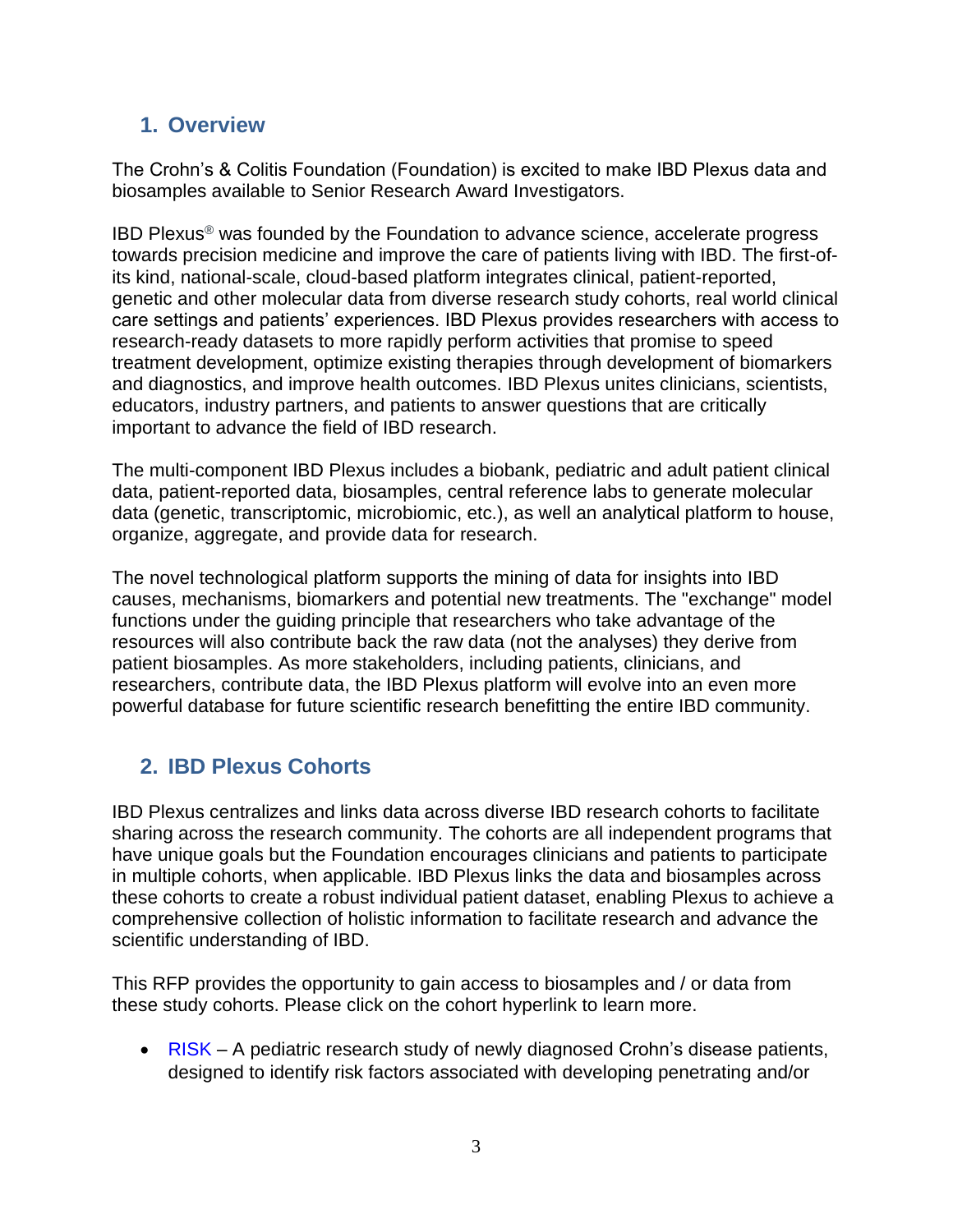stricturing complications within 3 to 5 years of diagnosis *(Data sets and biosamples available – Table 1)*

- [SPARC IBD](https://www.crohnscolitisfoundation.org/research/current-research-initiatives/sparc-ibd) A translational research study that enrolls adult patients with Crohn's disease and ulcerative colitis and follows them longitudinally to support the advancement of precision medicine *(Data sets and biosamples available – Table 1)*
- [IBD Qorus](https://www.crohnscolitisfoundation.org/research/ibd-qorus) A longitudinally-followed adult quality of care program designed to drive progress towards improved care and health outcomes for patients living with IBD *(Data sets available – Table 1)*
- [IBD Partners](http://www.ibdpartners.org/) An internet-based registry, open directly to patients, designed to better understand the patient view of the course of IBD and how patient experiences and unique IBD journeys impact disease course *(Data sets available – Table 1*)
- [SHP647 program](https://www.businesswire.com/news/home/20200528005415/en/European-Commission-Releases-Takeda-Commitment-Divest-Shire%E2%80%99s) Discontinued SHP647 program clinical trial data and biosamples will be made available to the scientific community through IBD Plexus. More details to come.

Patient-level data and biosamples collected from various cohorts include:

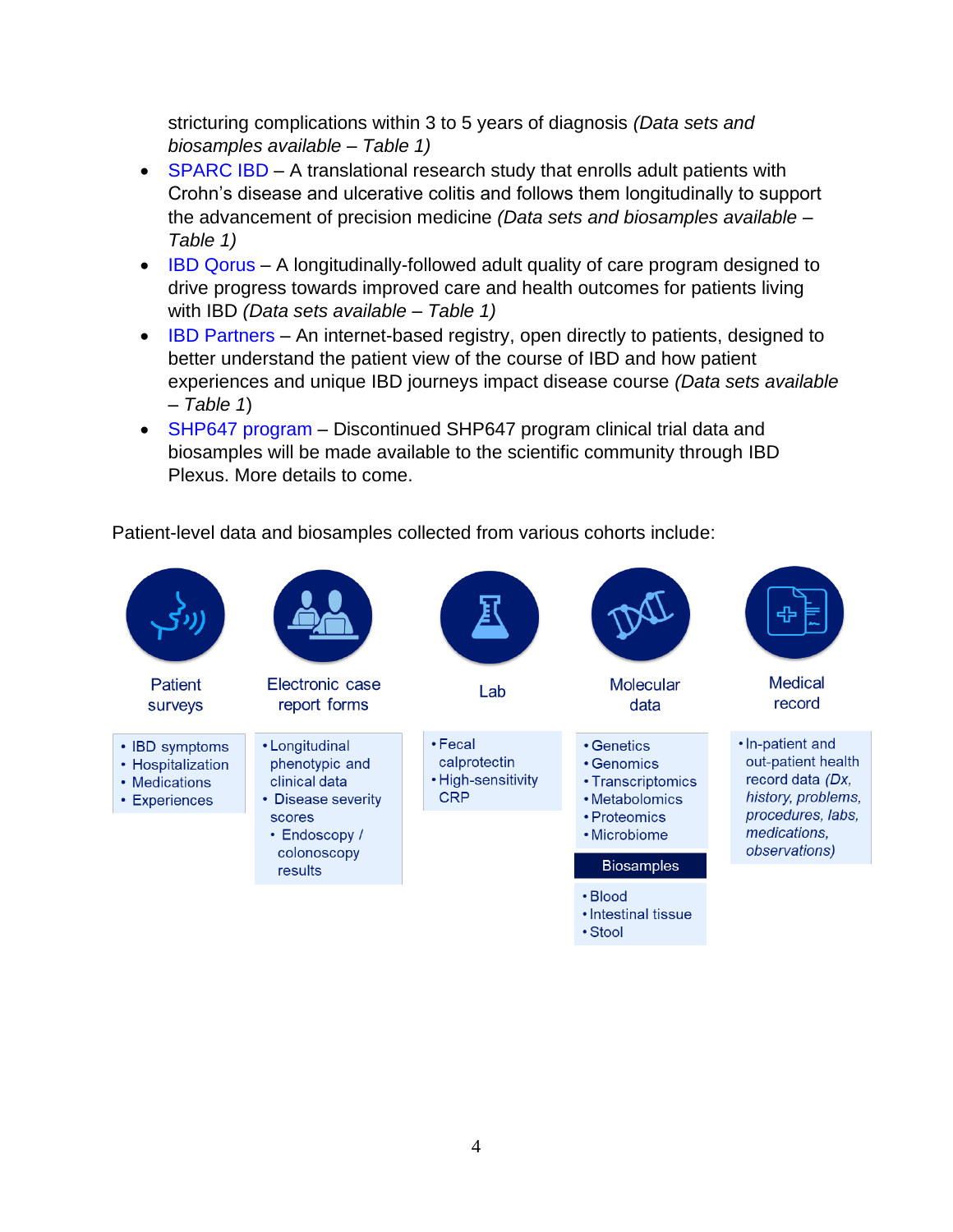## Table 1: Cohorts Data and Biosamples Collection Details

| Cohort              | <b>Clinical Data</b> | <b>Patient Reported Data</b> | <b>Molecular Data</b> | <b>DNA</b> | <b>RNA</b> | Plasma | <b>PMBCs</b> | <b>Stool</b> | <b>Tissue Biopsies</b> |
|---------------------|----------------------|------------------------------|-----------------------|------------|------------|--------|--------------|--------------|------------------------|
| SPARC IBD           | $\bm{\omega}$        | ☉                            | $\bm{\omega}$         | $\odot$    | $\odot$    | ☉      | $\odot$      | $\odot$      | ৩                      |
| <b>RISK</b>         | $\bm{\omega}$        | $_{\odot}$                   | ⊚                     | $_{\odot}$ | $_{\odot}$ | ⊚      |              | $\odot$      | ⊛                      |
| <b>IBD</b> Qorus    | $_{\odot}$           | $_{\odot}$                   |                       |            |            |        |              |              |                        |
| <b>IBD</b> Partners |                      | $_{\odot}$                   |                       |            |            |        |              |              |                        |

Note: More details to come for the SHP647 program data and biosamples.

Further details about the data collected in these cohorts can be found in the IBD Plexus Patient Data Specification document. This document is located in proposalCENTRAL within the Download Templates & Instructions section.

|  | Table 2: Select clinical and demographic characteristics of IBD Plexus patients |  |  |  |  |
|--|---------------------------------------------------------------------------------|--|--|--|--|
|--|---------------------------------------------------------------------------------|--|--|--|--|

| <b>Characteristics</b>                | <b>RISK</b> | <b>SPARC IBD</b> | <b>IBD Qorus</b> | <b>IBD Partners</b> |
|---------------------------------------|-------------|------------------|------------------|---------------------|
| <b>Gender</b>                         |             |                  |                  |                     |
| Female                                | 42%         | 55%              | 56%              | 72%                 |
| <b>Male</b>                           | 58%         | 45%              | 44%              | 28%                 |
| <b>Age at enrollment</b>              |             |                  |                  |                     |
| < 21                                  | 100%        | 24%              | 24%              | 4%                  |
| $21 - 40$                             | n/a         | 37%              | 35%              | 45%                 |
| $41 - 60$                             | n/a         | 30%              | 30%              | 38%                 |
| >60                                   | n/a         | 9%               | 11%              | 13%                 |
| <b>Diagnosis at enrollment</b>        |             |                  |                  |                     |
| <b>Crohn's Disease</b>                | 63%         | 66%              | 57%              | 62%                 |
| <b>Ulcerative Colitis</b>             | 8%          | 32%              | 40%              | 35%                 |
| <b>IBD-U</b>                          | 10%         | 2%               | 3%               | 2%                  |
| <b>Not IBD</b>                        | 20%         | n/a              | n/a              | n/a                 |
| <b>Medications (at any encounter)</b> |             |                  |                  |                     |
| 5-ASAs                                | 43%         | 25%              | 26%              | 48%                 |
| <b>Antibiotics</b>                    | 35%         | 9%               | 6%               | 12%                 |
| <b>Biologics</b>                      | 44%         | 71%              | 75%              | 44%                 |
| Immunomodulators                      | 51%         | 32%              | 37%              | 33%                 |
| <b>Steroid therapies</b>              | 61%         | 16%              | 12%              | 30%                 |
| <b>Biologics breakdown</b>            |             |                  |                  |                     |
| Adalimumab                            | 13%         | 27%              | 12%              | 20%                 |
| Certolizumab                          | 1%          | 3%               | 2%               | 5%                  |
| Golimumab                             | n/a         | 0.8%             | 1%               | 0.6%                |
| Infliximab                            | 40%         | 35%              | 48%              | 21%                 |
| Natalizumab                           | 0.2%        | 0.1%             | 0.5%             | 0.9%                |
| Ustekinumab                           | n/a         | 16%              | 8%               | 2%                  |
| Vedolizumab                           | n/a         | 19%              | 28%              | 5%                  |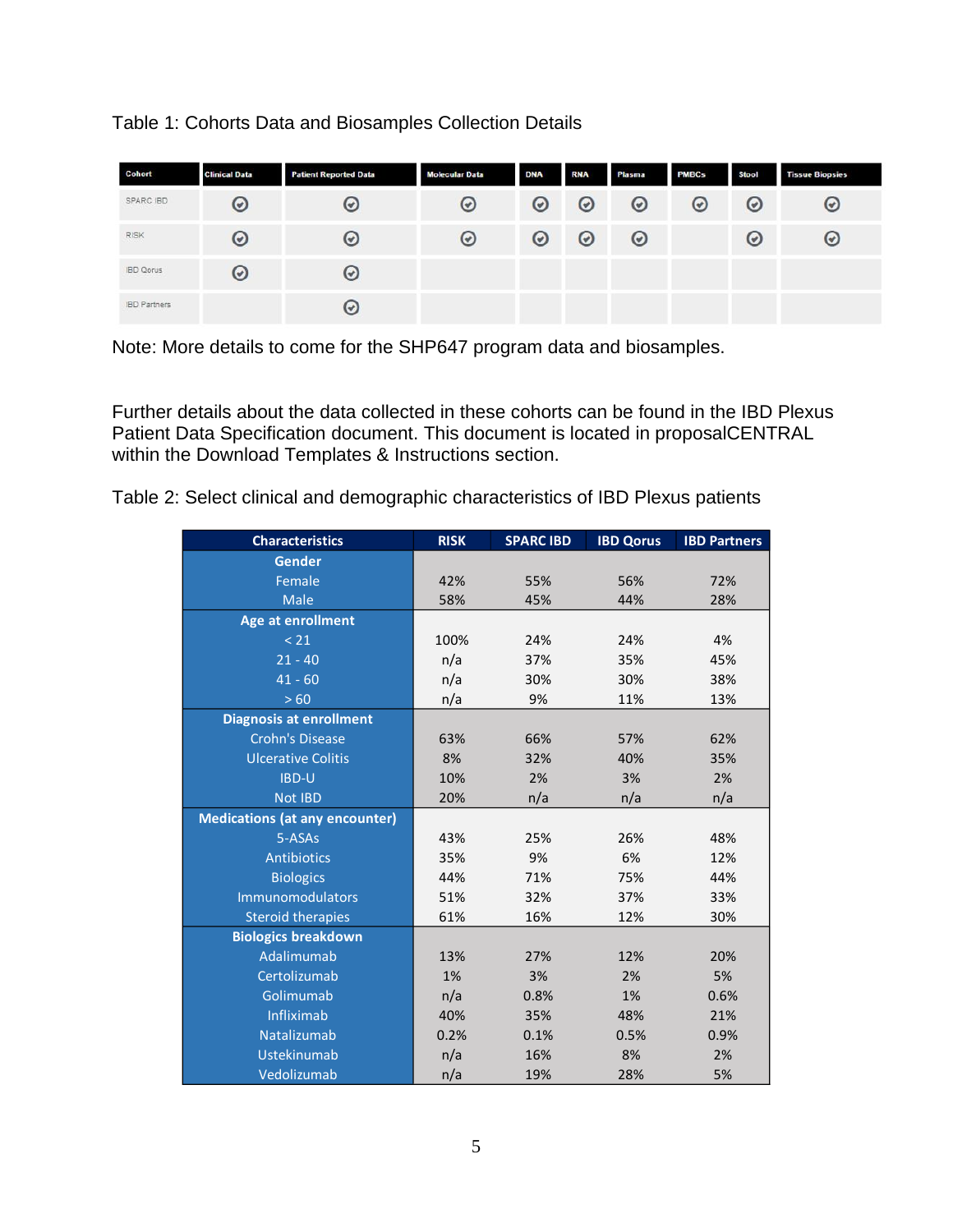| <b>Service</b>                                                                                 | <b>RISK</b>                                           |                          | <b>SPARC IBD</b>                                    |                                                                                                    |  |
|------------------------------------------------------------------------------------------------|-------------------------------------------------------|--------------------------|-----------------------------------------------------|----------------------------------------------------------------------------------------------------|--|
|                                                                                                | <b>Samples</b>                                        | <b>Patients</b>          | <b>Samples</b>                                      | <b>Patients</b>                                                                                    |  |
| <b>Immunochip</b><br>(genotyping)                                                              | 1.456 blood DNA                                       | 1,456                    |                                                     |                                                                                                    |  |
| <b>Global screening array</b><br>(genotyping)                                                  | 1,000 blood DNA                                       | 982                      | 2,188 blood DNA                                     | 2,188 CD & UC                                                                                      |  |
| Whole exome sequencing)<br>(genomics)                                                          |                                                       |                          | 2.187 blood DNA                                     | 2,187 CD & UC                                                                                      |  |
| RNAseq @ 10 M reads<br>(transcriptomics)                                                       | 778 baseline<br>tissue<br>10 (longitudinal<br>tissue) | 565<br>10 (longitudinal) |                                                     |                                                                                                    |  |
| RISK: RNAseq @ 30 M<br>reads<br><b>SPARC: Total RNAseq @</b><br>50M reads<br>(transcriptomics) | 850 baseline<br>tissue<br>44 (longitudinal<br>tissue) | 567<br>29 (longitudinal) | 1.141 baseline<br>tissue<br>129 follow-up<br>tissue | 369 CD<br>35 CD<br>48 CD (longitudinal)<br><b>204 UC</b><br>23 UC (longitudinal)<br><b>14 IBDU</b> |  |
| 16S<br>(rDNA sequencing)                                                                       | 888 (tissue and<br>stool)                             | 625                      |                                                     |                                                                                                    |  |
| <b>WGS</b> - bacteria and fungi<br>(metagenomics)                                              | 295 baseline stool                                    | 295                      | 909 baseline stool                                  | 402 CD<br>63 CD<br>444 UC                                                                          |  |
| <b>WGS viruses</b><br>(metagenomics)                                                           | 100 baseline stool                                    | 100                      | 247 baseline stool                                  | 100 CD<br><b>147 UC</b>                                                                            |  |
| <b>Methylation</b><br>(epigenetics)                                                            | 402 baseline and<br>follow-up blood<br><b>DNA</b>     | 238                      |                                                     |                                                                                                    |  |

## Table 3: IBD Plexus Molecular data

Available in January 2021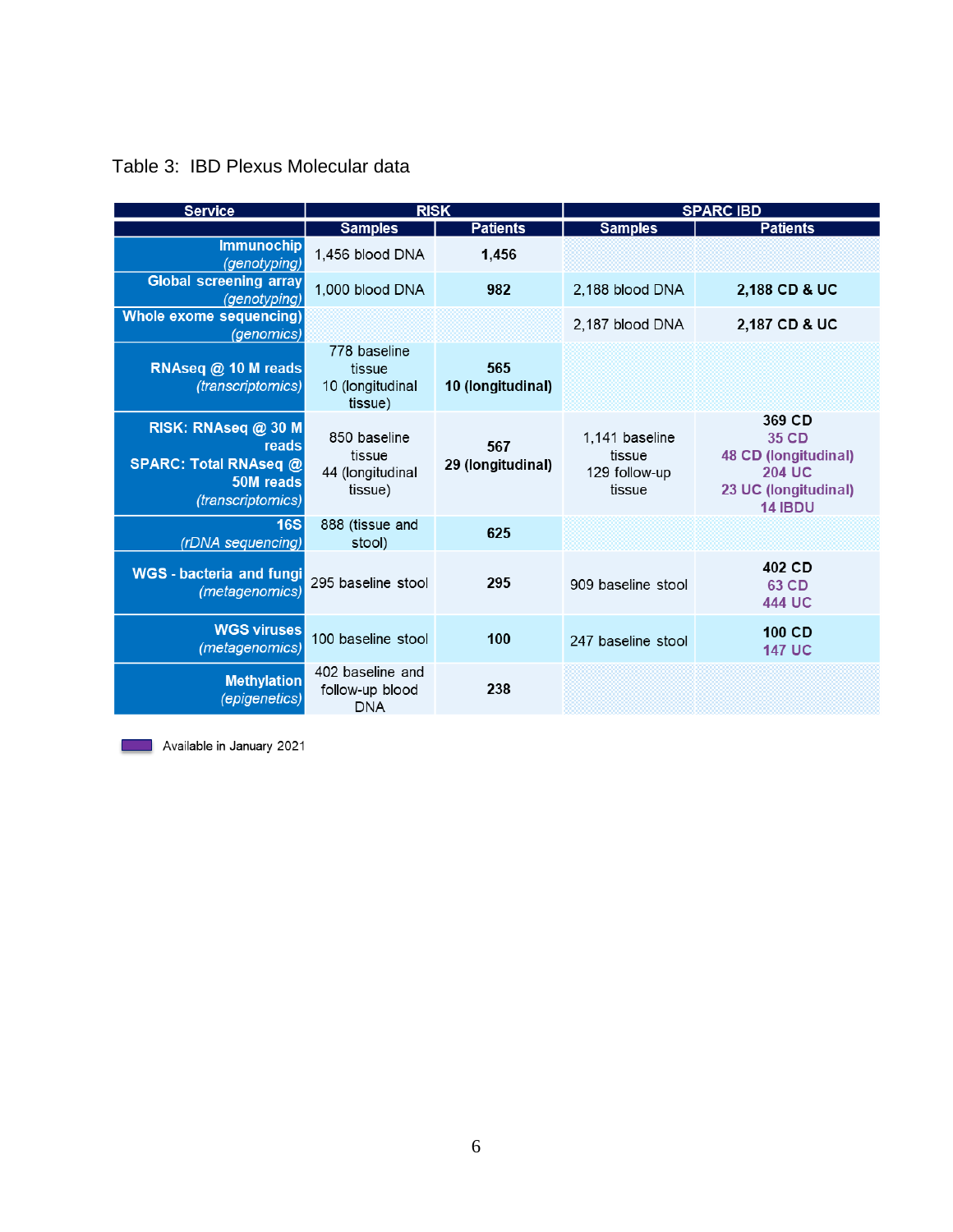## Table 4: IBD Plexus RISK Biosamples

| <b>RISK Biosamples</b>   |                                                                      |                                             |                      |  |  |  |  |
|--------------------------|----------------------------------------------------------------------|---------------------------------------------|----------------------|--|--|--|--|
| <b>Source</b>            | <b>Time Point</b><br>Samples available details<br><b>Sample Type</b> |                                             |                      |  |  |  |  |
| <b>Peripheral Blood</b>  | <b>DNA</b>                                                           | Enrollment, 1 year, 2 years<br>and 3 years  | <b>DNA</b> extracted |  |  |  |  |
| <b>Peripheral Blood</b>  | Tempus <sup>™</sup> RNA                                              | Enrollment, 1 year, 2 years<br>and 3 years  | RNA extracted        |  |  |  |  |
| <b>Peripheral Blood</b>  | Plasma                                                               | Enrollement, 1 year, 2<br>years and 3 years | Stored -80C          |  |  |  |  |
| <b>Stool</b>             | <b>Unprocessed</b>                                                   | Enrollment                                  | Aliquots stored -80C |  |  |  |  |
| <b>Intestinal Tissue</b> | <b>RNAlater</b>                                                      | Scope                                       | RNA/DNA extracted    |  |  |  |  |

## **Periodicity of RISK Biosample Collection**

Baseline blood and stool samples were collected at / or around the time of enrollment. Follow-up blood samples were collected at year 1 and years 2 and 3. Mucosal biopsies are collected during routine colonoscopy as part of patient's clinical care.

## *Peripheral Blood*

Collected at the time of baseline, year 1, year 2, and year 3. Blood samples were used to isolate plasma, DNA and RNA, and thus whole blood samples or PBMCs are not available.

### *Stool*

Fresh fecal samples were collected within 2 weeks of enrollment and flash frozen.

### *Intestinal tissue biopsies*

Pinch biopsies were collected from Crohn's disease patients during routine scheduled colonoscopies. 4 ileal and 4 rectal biopsy samples were collected in triplicate and stored in RNAlater.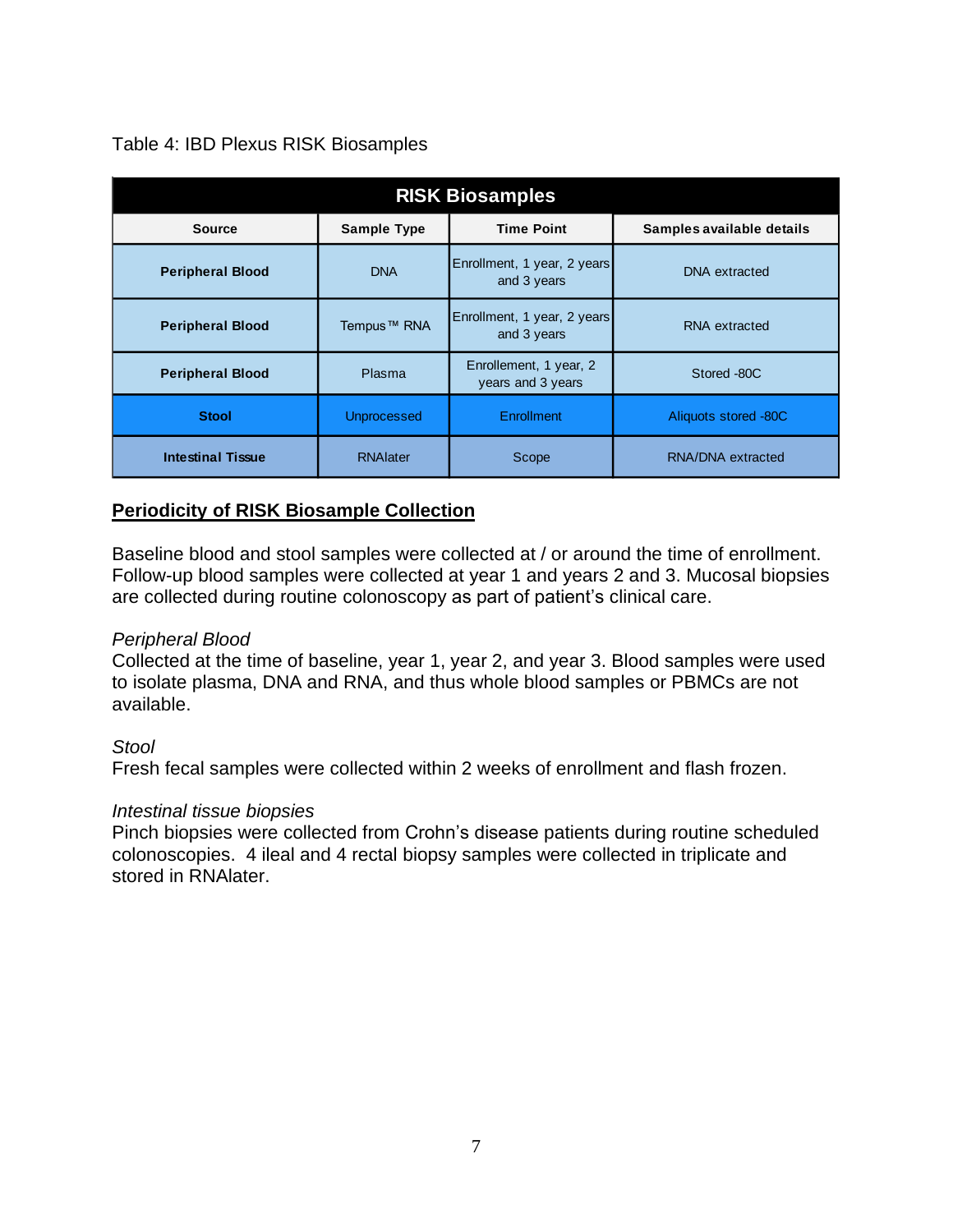| <b>SPARC Biosamples</b>                                  |                               |                                                                     |                                                                        |  |  |  |
|----------------------------------------------------------|-------------------------------|---------------------------------------------------------------------|------------------------------------------------------------------------|--|--|--|
| <b>Source</b>                                            | <b>Sample Type</b>            | <b>Time Point</b>                                                   | Samples available details                                              |  |  |  |
| <b>Peripheral Blood</b>                                  | <b>DNA</b>                    | <b>Baseline</b>                                                     | <b>DNA</b> extracted                                                   |  |  |  |
| <b>Peripheral Blood</b>                                  | Paxgene RNA                   | Baseline, Scope and 3 months after scope<br>if change in therapies  | Stored -80C                                                            |  |  |  |
| <b>Peripheral Blood</b>                                  | PBMC's                        | Baseline, Scope and 3 months after scope<br>if change in therapies  | Aliquots of 5 million cells stored -80C                                |  |  |  |
| <b>Peripheral Blood</b>                                  | Plasma                        | Baseline, Scope and 3 months after scope<br>if change in therapies  | Stored -80C                                                            |  |  |  |
| <b>Stool</b>                                             | <b>Nucleic Acid Archiving</b> | Baseline, Scope and 3 months after scope<br>if change in therapies  | Stool in ethanol stored frozen                                         |  |  |  |
| <b>Stool</b>                                             | <b>Unprocessed</b>            | Baseline, Scope, and 3 months after<br>scope if change in therapies | faecal calprotectin generated $+6$ aliquots<br>unprocessed stored -80C |  |  |  |
| <b>Intestinal Tissue</b><br>(CD or UC or<br><b>IBDU)</b> | <b>RNAlater</b>               | Scope                                                               | Stored -80C                                                            |  |  |  |
| <b>Intestinal Tissue</b><br>(CD or UC or<br><b>IBDU)</b> | Formalin                      | Scope                                                               | Paraffin embedded block                                                |  |  |  |
| <b>Intestinal Tissue</b><br>(CD or UC or<br><b>IBDU)</b> | Flash Freeze (LN2)            | Scope                                                               | Stored -80C                                                            |  |  |  |

## Table 5: IBD Plexus SPARC IBD Biosamples

## **Periodicity of SPARC IBD Biosample Collection**

Biosamples are collected around the time of consent (blood and stool) and when the patient undergoes a sigmoidoscopy or colonoscopy as part of his or her clinical care. Blood and stool samples are also obtained approximately 3 months after a change in therapy that follows a colonoscopy or sigmoidoscopy if the patient has a follow-up office visit during that time.

## *Peripheral Blood*

Collected at the time of enrollment, and used to isolate plasma, RNA and DNA. Additional samples are collected at the time of colonoscopy and 3 months after a colonoscopy if change in therapy where plasma, RNA, and PBMCs are isolated. These samples can be used for a variety of purposes including genotyping, transcriptomics, proteomics and metabolomics.

### *Stool*

For baseline stool sample collection participants are provided with a stool kit at their first visit with instructions to collect the stool sample immediately after their visit. Participants collect the sample at home and ship cool whip container of preservative-free stool and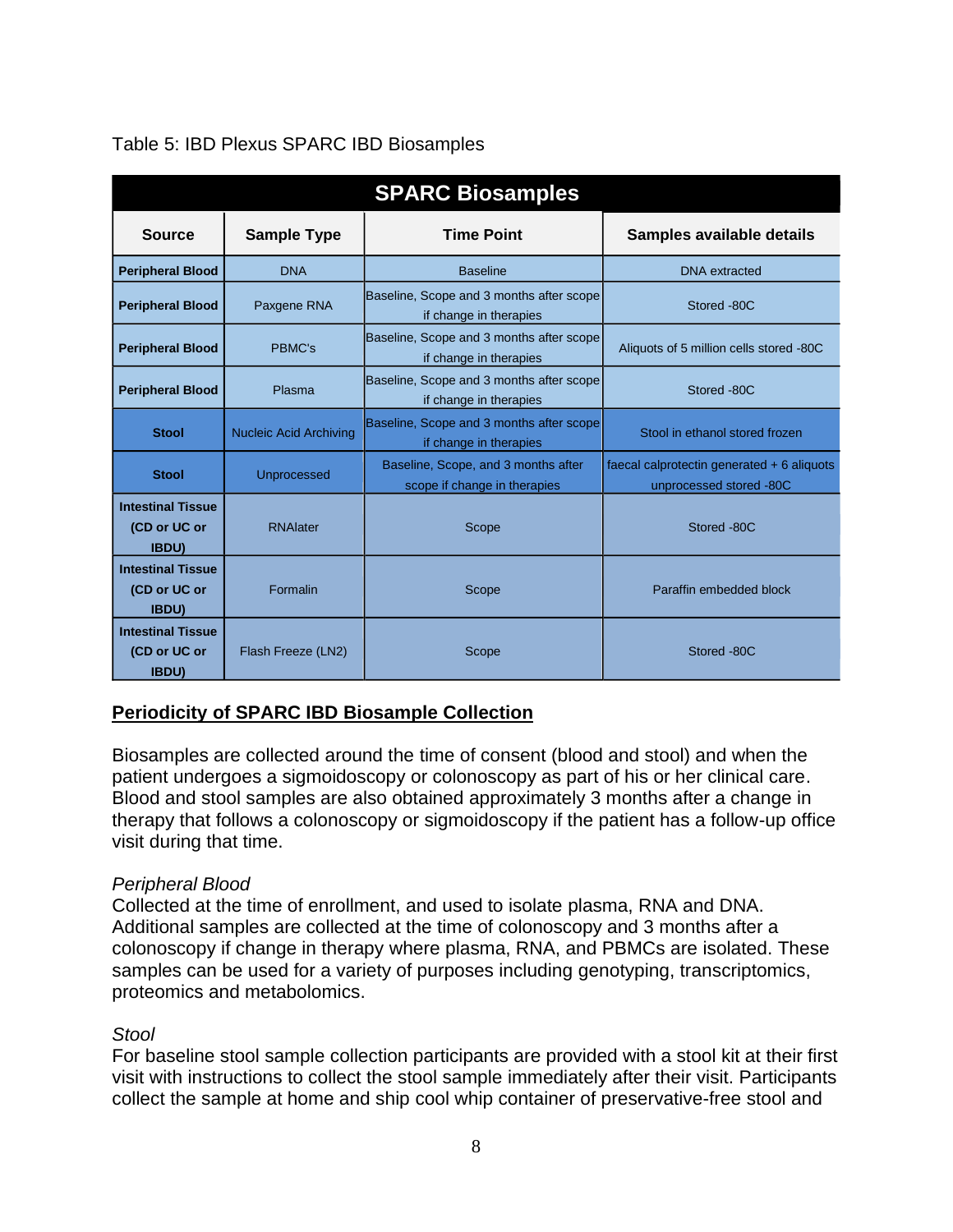an aliquot of stool stored in 95% alcohol to preserve the sample for metabolomics. For the collection of stool at the time of colonoscopy, participants receive the stool kit 2 weeks prior the colonoscopy with instructions to collect samples preceding their bowel preparation. Preservative-free samples are sub-aliqouted upon arrival to the biobank and stored at -80˚C. Stool samples are suitable for microbiomics, proteomics and metabolomics studies as well as for measurement of routine inflammatory markers such as fecal calprotectin.

## *Intestinal tissue biopsy*

For patients with Crohn's disease undergoing colonoscopy up to 5 pinch biopsies are obtained using forceps from the ileum or the most proximal extent of the exam and the rectum (at 20 cm from the anal verge). If both the rectum and the ileum (or cecum) appear normal on insertion of the colonoscope, an additional 5 pinch biopsies are obtained from an area with macroscopically active disease, if present. For those with ulcerative colitis or IBDU, up to 5 pinch biopsies are obtained from the cecum (or most proximal extent of the exam) and the rectum (at 20 cm). When there is not pancolitis, if feasible and safe, biopsies from the normal area just adjacent to the transition area from abnormal to normal appearing mucosa are obtained. If the only evidence of inflamed tissue on colonoscopy is located distal to 20 cm, the biopsies from the rectum are obtained more distally in the area of active inflammation. For each anatomical region, biopsies are collected in RNAlater, snapped frozen at sites equipped with LN2, and collected in formalin and embedded into paraffin blocks at the biobank within 24hrs of collection.

## <span id="page-8-0"></span>**3. Data and Biosamples Use**

Investigators accessing IBD Plexus data and biosample need to abide by data use and material transfer agreement terms. Please reference Appendix 1 – IBD Plexus Data Use Agreement and Appendix 2 - Material Transfer Agreement for more details. Please note, in particular, Section 5 of both appendices (Intellectual Property Rights; New Resources), which explains terms relevant to the role of IBD Plexus as a data exchange platform.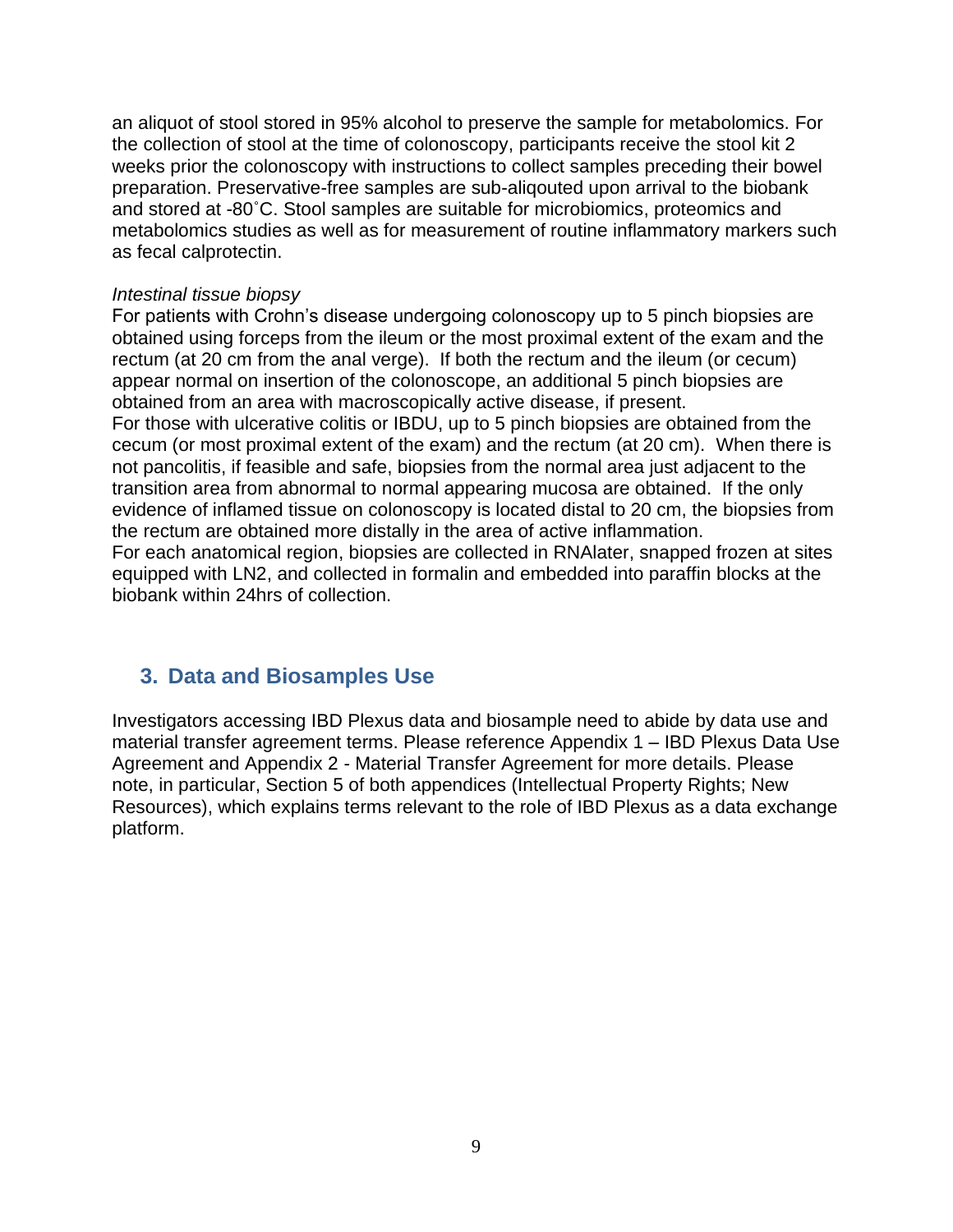#### **IBD Plexus**

<span id="page-9-0"></span>This Data Use Agreement ("Agreement") is by and between the Crohn's & Colitis Foundation ("Foundation"), a non-profit tax exempt organization pursuant to Section  $501(c)(3)$ of the Internal Revenue Code, with an address at 733 Third Avenue, Suite 510, New York, NY 10017 and XXX ("Institution"), with offices at XXX. Foundation and Institution each may be referred to herein as a "Party" or collectively as the "Parties" to this Agreement.

#### **Recitals**

**A.** Foundation administers IBD Plexus, a resource for scientific researchers which includes patient data and information, that was created to accelerate research, drive progress toward precision medicine, and transform the care of patients living with Inflammatory Bowel Diseases ("IBD").

**B.** Institution employs XXX (the "Principal Investigator" or "PI"), an IBD researcher approved by the IBD Plexus Project Selection Committee ("PSC") to receive IBD Plexus data.

**C.** Foundation and Institution agree that PI shall receive access to certain IBD Plexus data on the terms and conditions of this Agreement.

#### **Agreements**

For good and valuable consideration, the sufficiency of which is acknowledged, the Parties agree as follows:

**1. Data**. PI shall receive the data identified at Exhibit A ("Data") for the purpose of conducting the project set forth in the PSC approved research proposal attached as Exhibit B (the "Approved Project"). PI may request additional use of the Data but no such additional use shall occur without prior written permission of Foundation and, upon such written permission such additional use shall be an Approved Project.

(a) Transfer/Disclosure of Data. The Data shall not be transferred to anyone not working on the Project without the prior written permission of Foundation, provided that nothing herein shall prevent Institution from meeting its obligations pursuant to any applicable law, or PI from meeting any obligation requiring the Data to be made available in connection with publication of the results of the Approved Project.

(b) Subject PHI. PI shall receive a deidentified data set. Neither Institution nor PI shall be permitted to use such information to re-identify the individuals nor to contact them under any circumstances. In the event PI receives protected health information or information that is otherwise protected by any applicable law (any of the foregoing, "Subject PHI"), then PI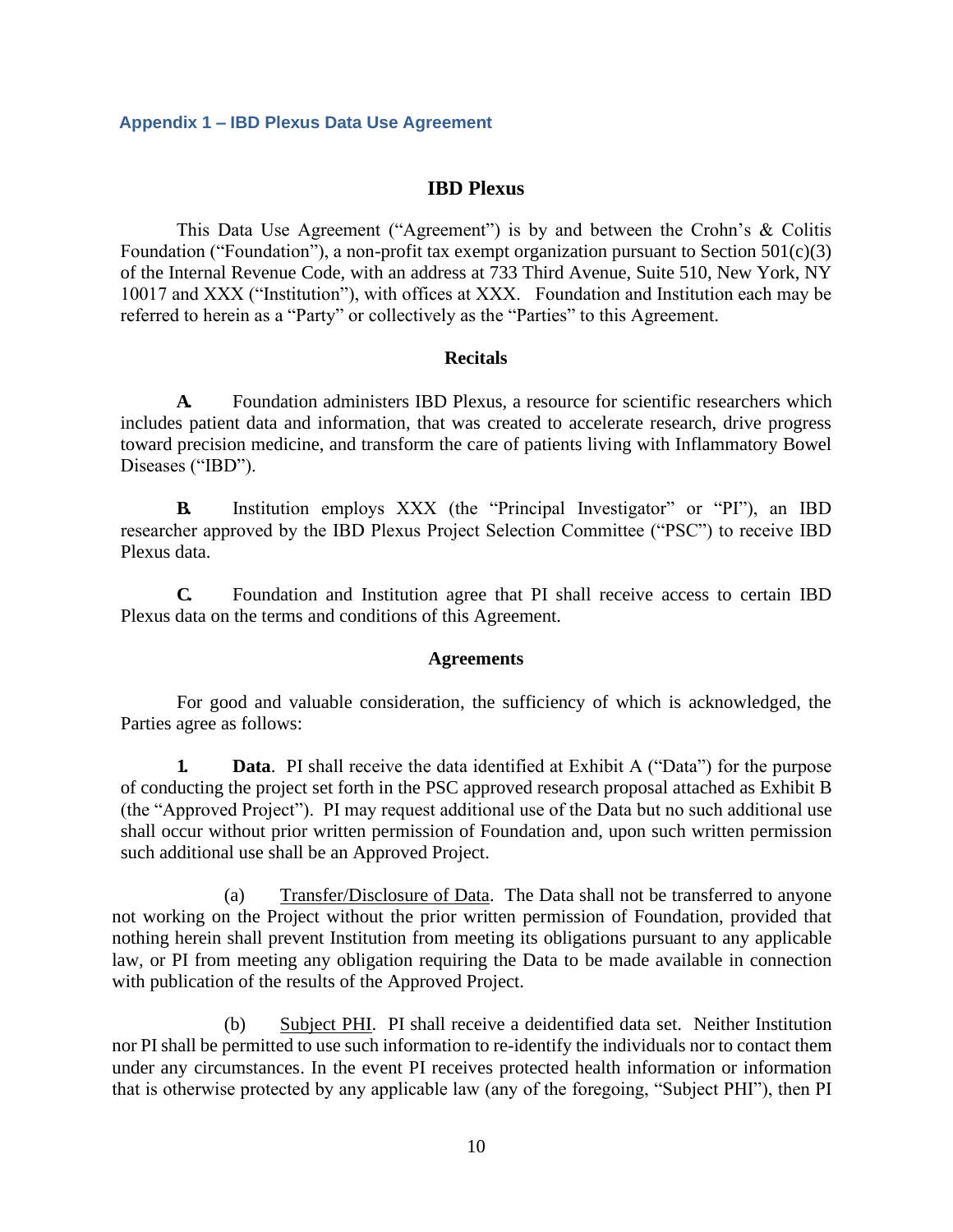shall not use such information to identify any individual nor contact them under any circumstances, shall only use such Subject PHI in accordance with applicable law, and PI shall return or destroy upon Foundation's written request and option, or, if PI requests in writing and Foundation agrees that return or destruction is not feasible under the circumstances, then Institution shall retain such information under these terms and conditions.

**2. Storage and Access to/Use of Data**. Institution shall safeguard storage of the Data and prevent its use or disclosure in violation of this Agreement. Only the PI, and individuals under the PI's supervision, will have access to and use the Data.

**3. Compliance; Notice of Withdrawal**. PI shall use the Data in compliance with all applicable laws. Institution and PI are responsible for obtaining and adhering to any Institutional Review Board ("IRB") approvals necessary to perform the Approved Project. If Institution receives written notice from Foundation that a patient, as identified using the unique coded identifier, whose Data has been provided, wishes to withdraw permission for use of such Data (a "Notice of Withdrawal"), then PI only shall use such Data to the extent necessary to protect the integrity of the Project.

**4. Notifications of Breaches and Security Incidents**. Institution shall notify Foundation in writing as soon as possible, but in no event more than three (3) calendar days, after becoming aware of any breach or, or security incident involving, Subject PHI. Institution shall be deemed to be aware of any breach or security incident as of the first day on which such breach or security incident is known to any of its officers or employees. Institution shall identify as soon as practicable each individual whose Subject PHI has been, or is reasonably believed to have been accessed, acquired, or disclosed during such breach or security incident. Institution shall cooperate in good faith, at its own cost and expense, in the investigation by Foundation of any breach or security incident.

(a) Prompt Corrective Actions. Institution shall: (i) take prompt corrective action to remedy any breach or security incident, and (ii) mitigate, to the extent practicable, any harmful effect of a use or disclosure of Subject PHI in violation of this Agreement.

(b) Notification of Corrective Action and Provision of Policies. Institution will provide written notice as soon as possible but no later than ten (10) calendar days from the date that Institution provided notice to Foundation, of: (i) the actions taken by Institution to mitigate any harmful effect of such breach or security incident; and (ii) the corrective action Institution has taken or shall take to prevent future similar breaches or security incidents. Upon Foundation's request, Institution will also provide to Foundation a copy of Institution's policies and procedures for handling patient information or information security.

## **5. Intellectual Property Rights ("IPRs"); New data/information; New Resources**.

(a) Claim of IPRs. Institution and/or PI may claim IPRs on inventions or discoveries involving use of the Data provided that Institution and PI shall not claim any IPRs or any ownership rights, or permit any claim or assertion of IPRs or ownership rights, in any of or any part of, the Data.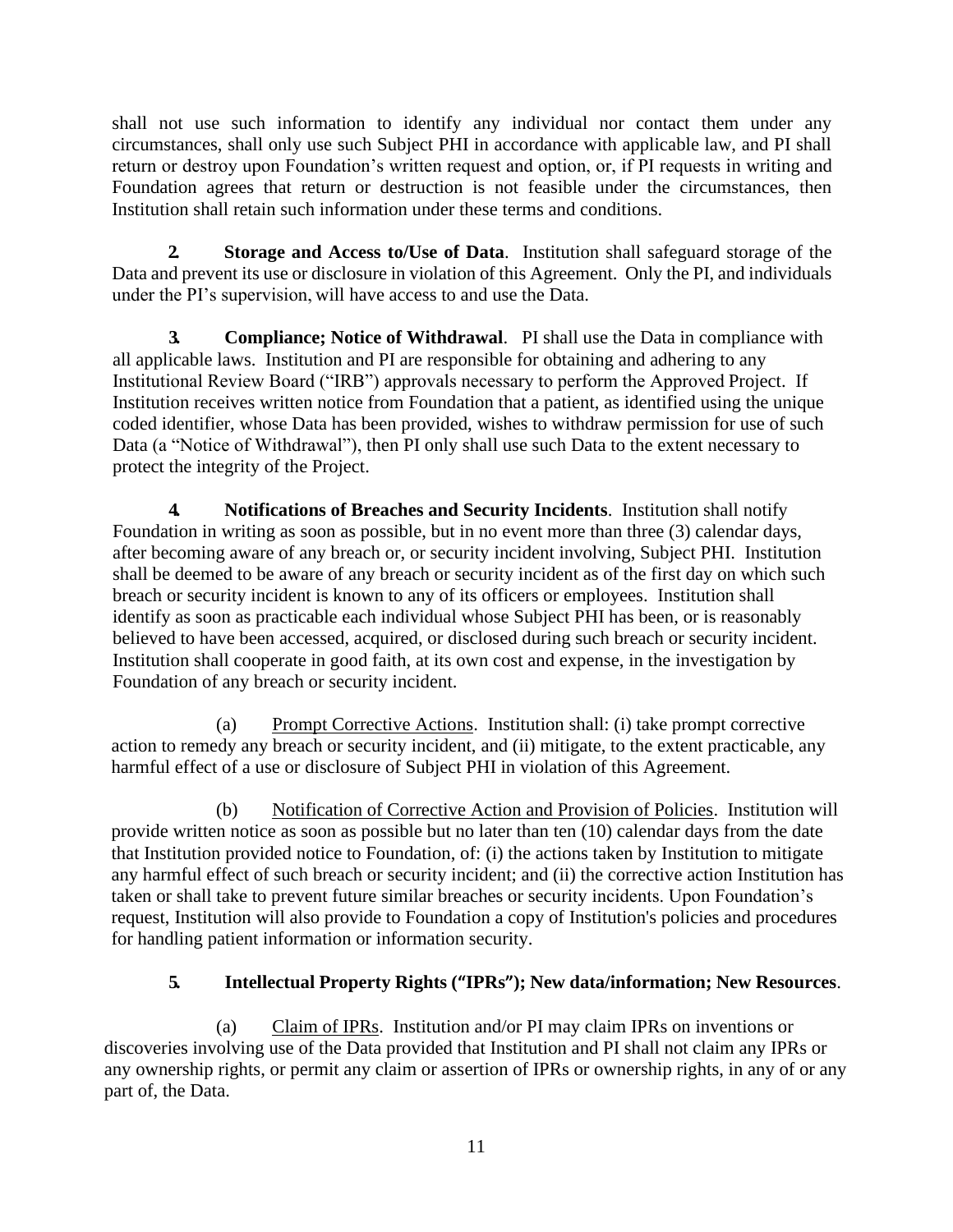(b) Non-Targeted Data. If the Approved Project generates analyzed or interpreted Approved Project data ("Project Results") not directed at a particular hypothesis, but rather is a preliminary exploration of the data ("Non Targeted Data"), then, with respect to such Non-Targeted Data, upon the earlier of: (a) one hundred eighty (180) days after the last grant of Data to PI; (b) acceptance of an Approved Project manuscript for publication; or, (c) filing of a patent application, Institution shall provide to Foundation in writing: (i) information about the status of the Approved Project, including identification of any New Resource (defined in Subsection (d)); and (ii) new raw Approved Project data in a manner that retains linkage of such data to the Data, which new raw Approved Project data may be released to third party researchers in connection with new research projects.

(c) Targeted Data. If the Approved Project generates Project Results directed at one or more particular hypotheses ("Targeted Data"), then, with respect to such Targeted Data, upon the earlier of: (a) five hundred forty (540) days after the last grant of Data to PI; (b) acceptance of an Approved Project manuscript for publication; or, (c) filing of a patent application, Institution shall provide to Foundation in writing: (i) information about the status of the Approved Project, including any New Resource; and, (ii) new raw Approved Project data in a manner that retains linkage of such data to the Data, which new raw Approved Project data may be released in connection with new research projects.

(d) New Resources. If PI and/or Institution creates any novel resources (which shall include new data, information and results) useful to scientific researchers that arise from use of the Data, including without limitation that may be protectible as an IPR ("New Resources"), then Institution shall notify Foundation and, if requested by Foundation, provide a copy of all such New Resources to Foundation at cost and without markup, for at cost distribution to scientists performing research into the causes of and cures for IBD, and provided that (i) any New Resource that is not new raw Approved Project data that may be commercializable by Institution only shall be made available by Foundation to non-commercial organizations, (ii) this sublicensable license shall be subject to Sections 5(b) and (c), (iii) such distribution will not grant to any third party any other right to such New Resources; and (iv) any recipient of such New Resources shall agree to substantially similar terms and conditions as the ones set forth in this Agreement, including without limitation release and indemnification of Institution and PI as contributor for receipt, storage and use of any New Resource.

**6**. **Notice**. Any notice required or permitted by this Agreement shall be made by one Party to the other Party as follows: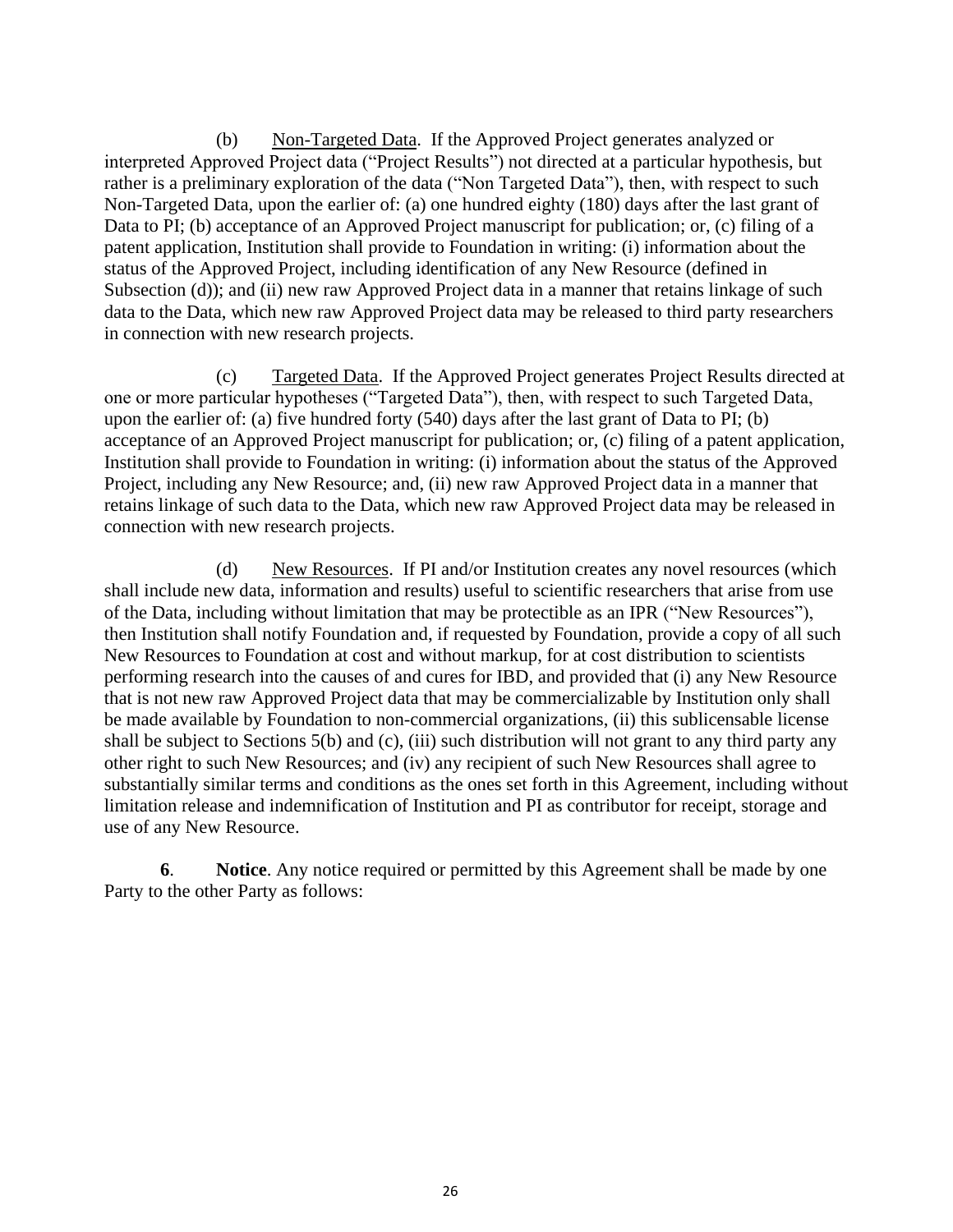to Foundation: to Institution:

Orlando Green Senior Manager, Grants & Contracts Crohn's & Colitis Foundation 733 Third Avenue, Suite 510 New York, NY 10017 E: [ogreen@crohnscolitisfoundation.org](mailto:ogreen@crohnscolitisfoundation.org) T: (646) 943-7505

## **7. Publication.**

(a) Within thirty (30) days after creation of the final draft of any paper analyzing or otherwise utilizing Data and prior to its submission for publication (each manuscript, a "Project Paper"), PI shall provide the IBD Plexus Publication Review Committee with a copy. PI shall use best efforts to seek publication of any Project Paper in accordance with generally accepted scientific standards.

(b) Project Papers will be reviewed by a subset of the Publication Review Committee on an ad hoc basis, provided that such review shall not exceed thirty (30) days from receipt of the Project Paper by such Committee. If there are no concerns with publication, then PI may move forward with publication efforts; however, if review of the manuscript indicates that issues need to be addressed, then the Project Paper will be reviewed by the entire Publication Review Committee, provided that such review shall not exceed sixty (60) days from receipt of the Project Paper by such Committee. Reasons for additional review include, but are not limited to, the following:

- 1. Manuscript contains one or more egregious methodological errors
- 2. Manuscript generates major reviewer concerns regarding methodology, findings and/or conclusions that are found to misinterpret the data and/or cohorts
- 3. Manuscript is market research analysis
- 4. Manuscript falls outside the scope of the approved Project

(c) In the event that the Committee provides comments to the PI, PI shall consider such comments.

(d) Foundation may make any Project Paper available through IBD Plexus after its publication, provided that it is permissible by the publishing journal and doing so does not compromise the publishability of any Project Paper.

(e) Any Project Paper shall include written acknowledgement of the Foundation: e.g., "The results published here are in whole or part based on data obtained from the IBD Plexus program of the Crohn's & Colitis Foundation."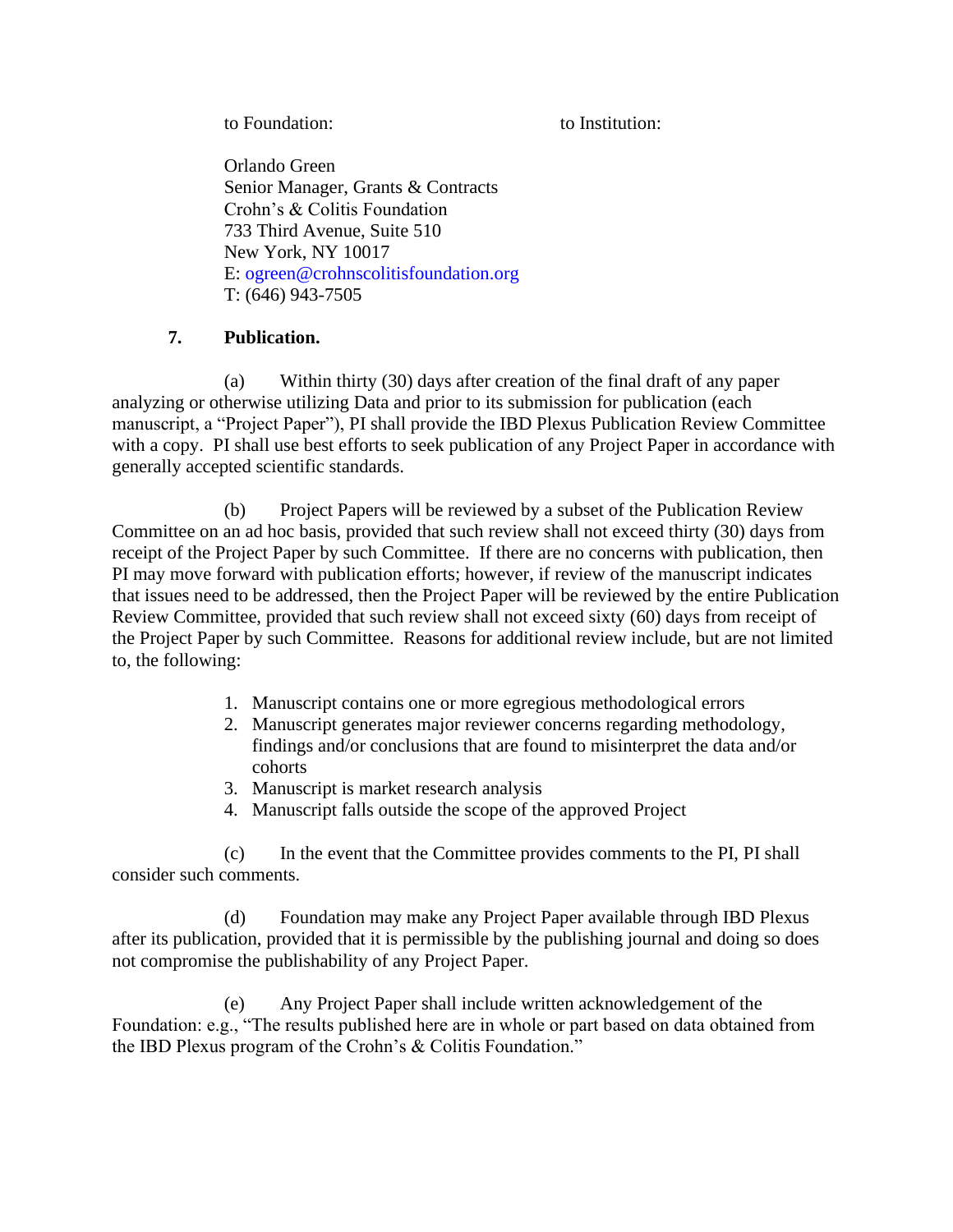The Foundation acknowledges that researchers with access to IBD Plexus resources may be required by third parties to provide copies of data they use in research projects for the purposes of validating or reproducing research results, for example, in order to publish their results in a journal, or because they are subject to other data sharing requirements, for example, because they receive funding from the U.S. government.

This Policy sets forth the Foundation's commitment to support these researchers in fulfilling their commitments to third parties by allowing for the use of IBD Plexus data resources for validation, reproducibility, data sharing or other legitimate purposes.

The Foundation will use the following procedures to allow for access to IBD Plexus data as discussed in this Policy:

1. A researcher with access to IBD Plexus resources will notify the Foundation in writing promptly upon becoming aware that the researcher is subject to a requirement described in this Policy, including identification of the IBD Plexus data that is subject to this requirement, a description of the requirement, and the third party that imposes this requirement, as follows: [name and email address]. If the circumstances are such that the researcher cannot provide this notice, then the entity requiring access to the IBD Plexus data may provide this information to the Foundation.

2. The Foundation will cooperate in good faith to make available the IBD Plexus data that must be accessed for a purpose set forth in this Policy. Ordinarily, this will mean that a particular third party researcher or research team will be given access to IBD Plexus data through execution of a data use agreement with a researcher or research team for access to the IBD Plexus data only for the purpose of validating or reproducing the results as required by a journal policy, data sharing requirement, or other legitimate purpose. The Foundation may require other reasonable terms and conditions in return for providing access to IBD Plexus data, such as: that the third party researcher or research team not use the data for any purpose other than validation or reproduction of the research results, and that the data and all copies be securely stored so that the data is not used for any other purpose, and/or returned or destroyed.

3. In the event that a researcher with access to IBD Plexus data is subject to a requirement by a third party for which a data use agreement and provision of the data by the Foundation directly to a researcher or research team as set forth above is not sufficient, for example, if a U.S. government data sharing policy to which the researcher is subject requires deposit of a data set into a non IBD Plexus repository, then the Foundation will cooperate in good faith to allow that researcher to discharge his or her obligations with respect to that requirement.

4. Ordinarily, the Foundation will agree to allow a researcher who is subject to a requirement to deposit IBD Plexus data into a non IBD Plexus repository on the following conditions: (a) the researcher informs the Foundation in writing promptly upon learning that he or she is subject to such a requirement (and ideally at the time that the researcher submits a request to IBD Plexus for IBD Plexus data) and allows the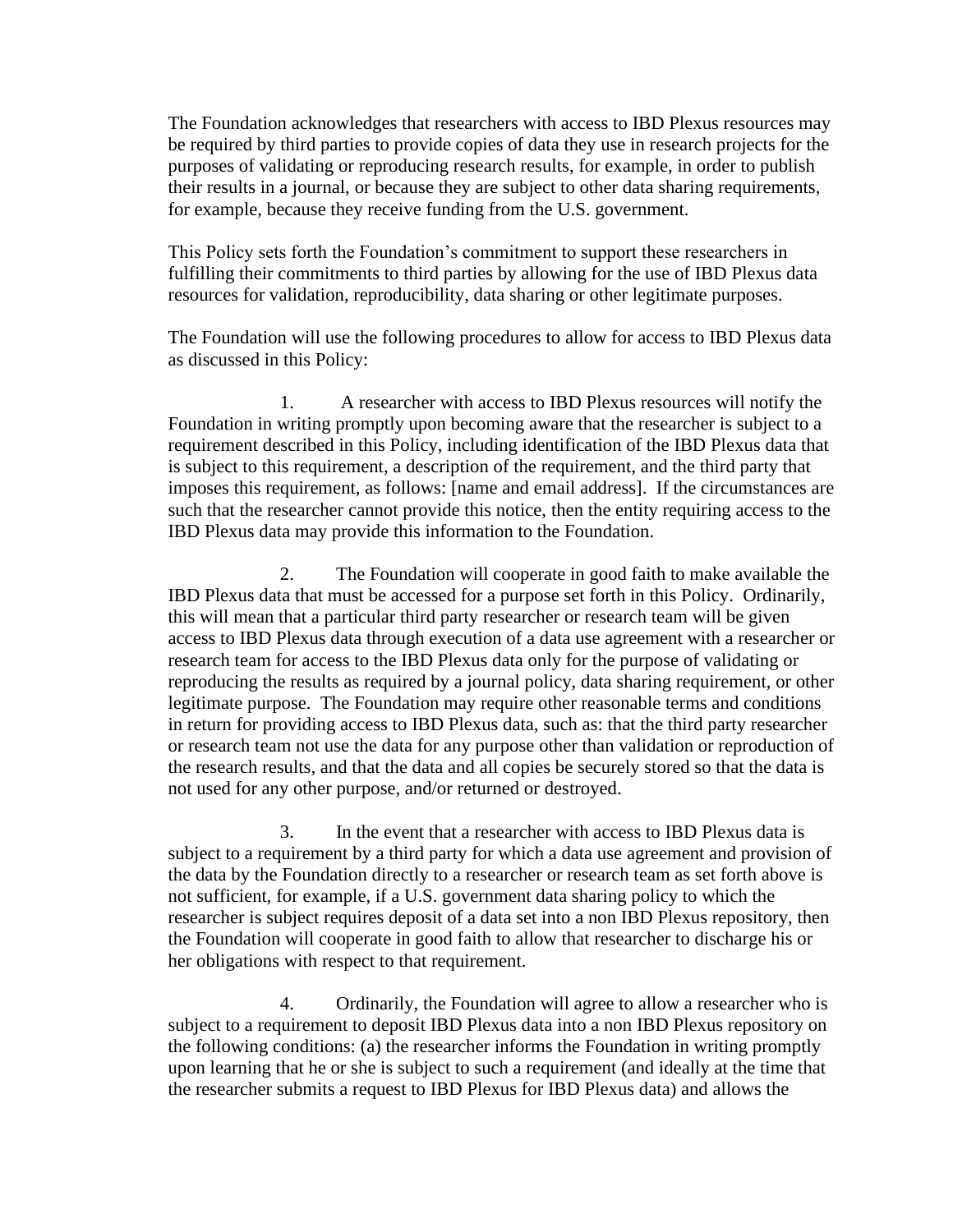Foundation the opportunity to ensure that such deposition requirement will include the license features set forth in Section 4(b) of this Policy and will not violate Section 5 of this Policy; and (b) the Foundation will approve deposition of IBD Plexus data provided that the researcher deposits such data subject to a Creative Commons license with all of the Attribution (including identification of IBD Plexus as a source of the IBD Plexus data), Non Commercial and Share Alike features or their equivalent.

5. With respect to all of the foregoing in this Policy, the Foundation reserves its rights to, at its discretion, manage IBD Plexus so that the Foundation's obligations to third parties are not violated or otherwise compromised in its efforts to support researchers in fulfilling their responsibilities with respect to journal publication requirements, receipt of U.S. government funding and other requirements.

**8. No Representations or Warranties.** EACH PARTY MAKES NO REPRESENTATIONS OR WARRANTIES OF ANY KIND, EXPRESS OR IMPLIED, WITH RESPECT TO THE DATA OR OTHER SUPPLIED MATERIALS, INCLUDING WITHOUT LIMITATION ANY WARRANTY OF MERCHANTABILITY OR FITNESS FOR ANY PARTICULAR PURPOSE, OR THAT THE DATA OR OTHER SUPPLIED MATERIALS WILL NOT INFRINGE ANY PATENT, COPYRIGHT, TRADEMARK OR OTHER PROPRIETARY RIGHTS. ALL DATA AND OTHER SUPPLIED MATERIALS ARE PROVIDED ON AN "AS IS" BASIS.

**9. Risk of Liability/Indemnification**. Each Party shall assume all risk of and hereby does release the other Party, including without limitation, Foundation, IBD Plexus, its members, contributors, and their directors, officers, employees and agents (collectively, the "Releasees"), from all liability related to access to, storage and use of any data and other materials supplied to it by the other Party (the "Activities") and, only if Institution is permitted by law to do so, each Party shall and hereby does indemnify, defend and hold Releasees harmless from and against all liability relating to the Activities, except to the extent that any such liability is caused by the gross negligence or willful misconduct of any of the Releasees.

**10. Remedies for Violation**. Any material violation of these terms and conditions shall constitute good cause for Foundation to immediately revoke permission granted for use of the Data and, upon such written notice from Foundation, Institution and PI shall promptly cease all such use and at the election of Foundation return or destroy all such Data. Institution agrees that any material violation of these terms and conditions may cause Foundation to pursue any and all available legal remedies.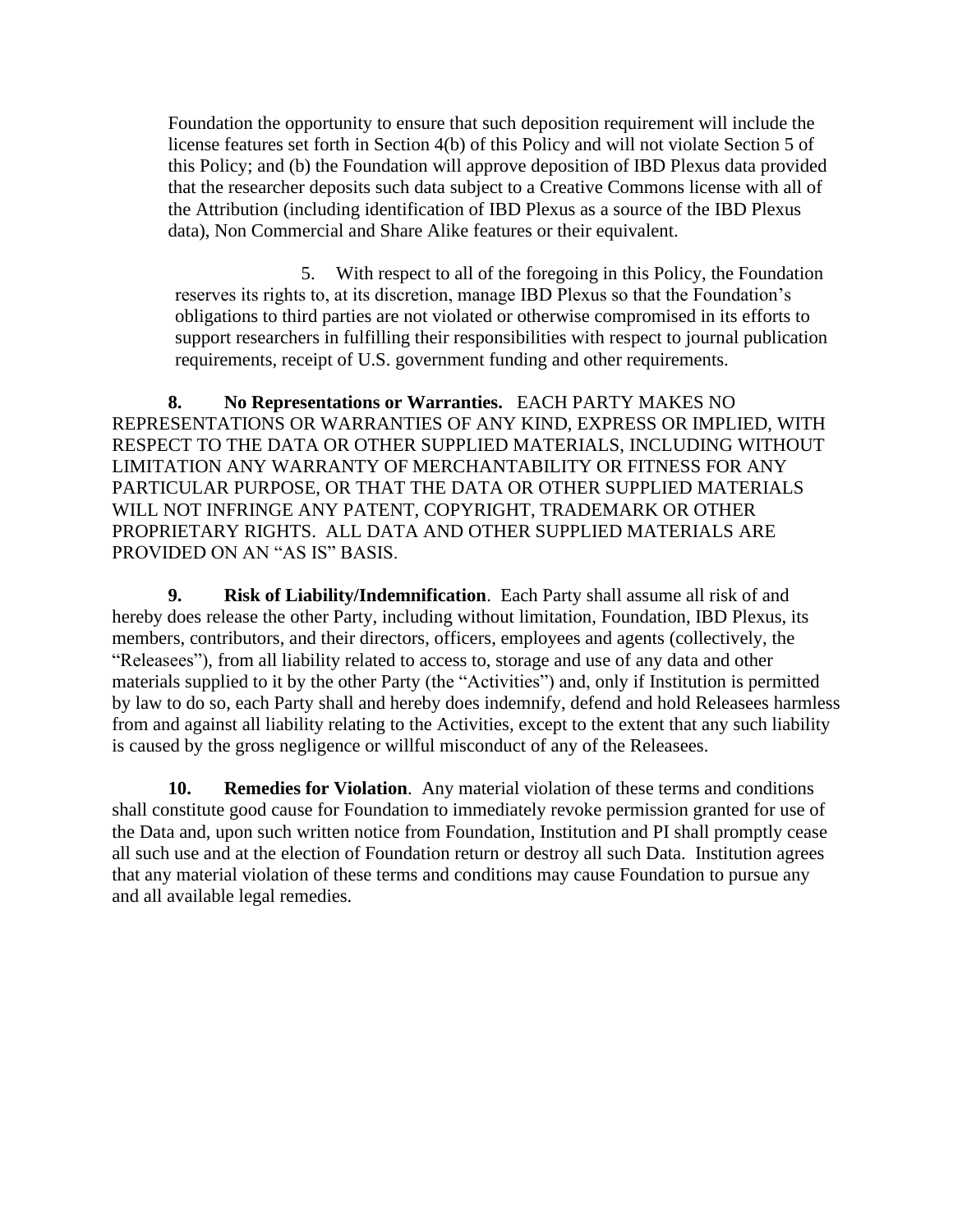The Parties, by their duly authorized representatives, agree to the foregoing:

\_\_\_\_\_\_\_\_\_\_\_\_\_\_\_\_\_\_\_\_\_\_\_\_ \_\_\_\_\_\_\_\_\_\_\_\_\_\_\_\_\_\_\_\_\_\_\_\_

## **Crohn's Colitis Foundation Institution**

Name Title Date

## **Principal Investigator**

 $\overline{a}$ 

Name: Title: Date:

Exhibit A – Data Exhibit B – Approved Proposal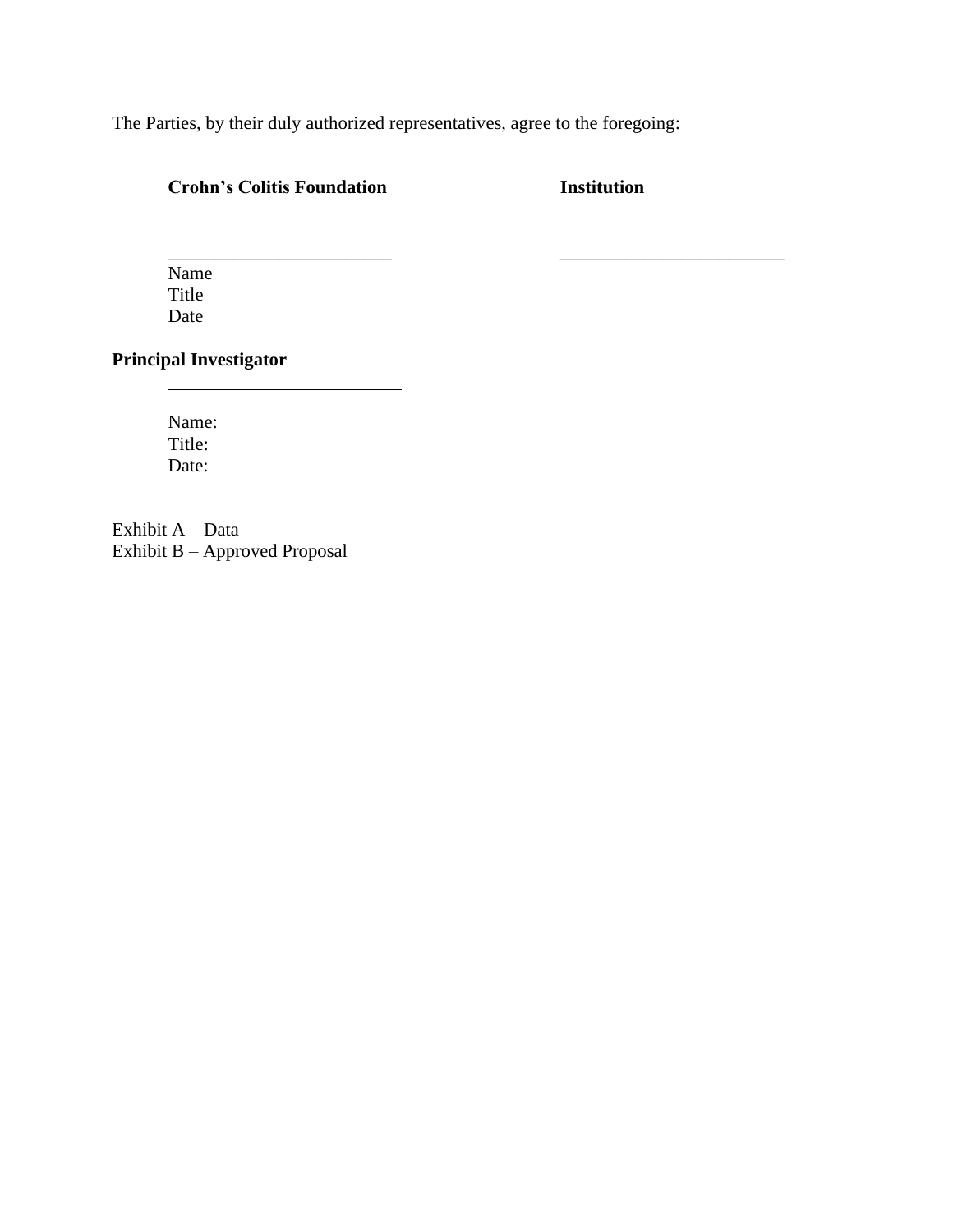#### <span id="page-16-0"></span>**Appendix 2 – Material & Data Transfer Agreement**

This Materials Use Agreement ("Agreement") is by and between the Crohn's & Colitis Foundation ("Foundation"), a non-profit tax-exempt organization pursuant to Section  $501(c)(3)$ of the Internal Revenue Code, with an address at 733 Third Avenue, Suite 510, New York, NY 10017 and XXX ("Company"), with offices at [XXX]. Foundation and Company each may be referred to herein as a "Party" or collectively as the "Parties" to this Agreement.

#### **Recitals**

Foundation administers IBD Plexus, a resource for scientific researchers which includes patient Materials and information, that was created to accelerate research, drive progress toward precision medicine, and transform the care of patients living with Inflammatory Bowel Diseases ("IBD").

Company employs [XXX] (the "Principal Investigator" or "PI"), an IBD researcher approved by the IBD Plexus Project Selection Committee ("PSC") to receive IBD Plexus biosamples ("Materials") pursuant to an approved research proposal.

Foundation and Company agree that Company shall receive access to certain Materials on the terms and conditions of this Agreement.

#### **Agreements**

For good and valuable consideration, the sufficiency of which is acknowledged, the Parties agree as follows:

**1. Materials**. Company shall receive the Materials identified at Exhibit A ("Provided Items") for the purpose of conducting the project set forth in the PSC approved research proposal attached as Exhibit B (the "Approved Project"). Foundation agrees that the Provided Items shall not include any Protected Health Information, as that term is defined in the Health Insurance Portability and Accountability Act of 1996, as well as the implementing privacy and security regulations (collectively, "HIPAA"). Any data or information related to human tissue or sera samples shall be de-identified in accordance with the requirements set forth in 45 C.F.R. § 164.514(a) and (b) prior to disclosure to Company. Company shall maintain the Materials and other Provided Items in a secure environment and prevent their unauthorized use or disclosure and shall be solely responsible to remediate any breach or any unauthorized use or disclosure of Materials or Provided Items in its possession in accordance with all applicable laws and to the extent practicable. Company, upon knowledge, shall promptly report to Foundation any use or disclosure of Materials or Provided Items that are in material violation of any applicable law or this Agreement.

(a) Transfer/Disclosure of Materials. The Provided Items shall not be transferred to anyone not working on the Approved Project without the prior written permission of Foundation, provided that nothing herein shall prevent Company from meeting its obligations pursuant to any applicable law, or from meeting any obligation requiring the Materials to be made available in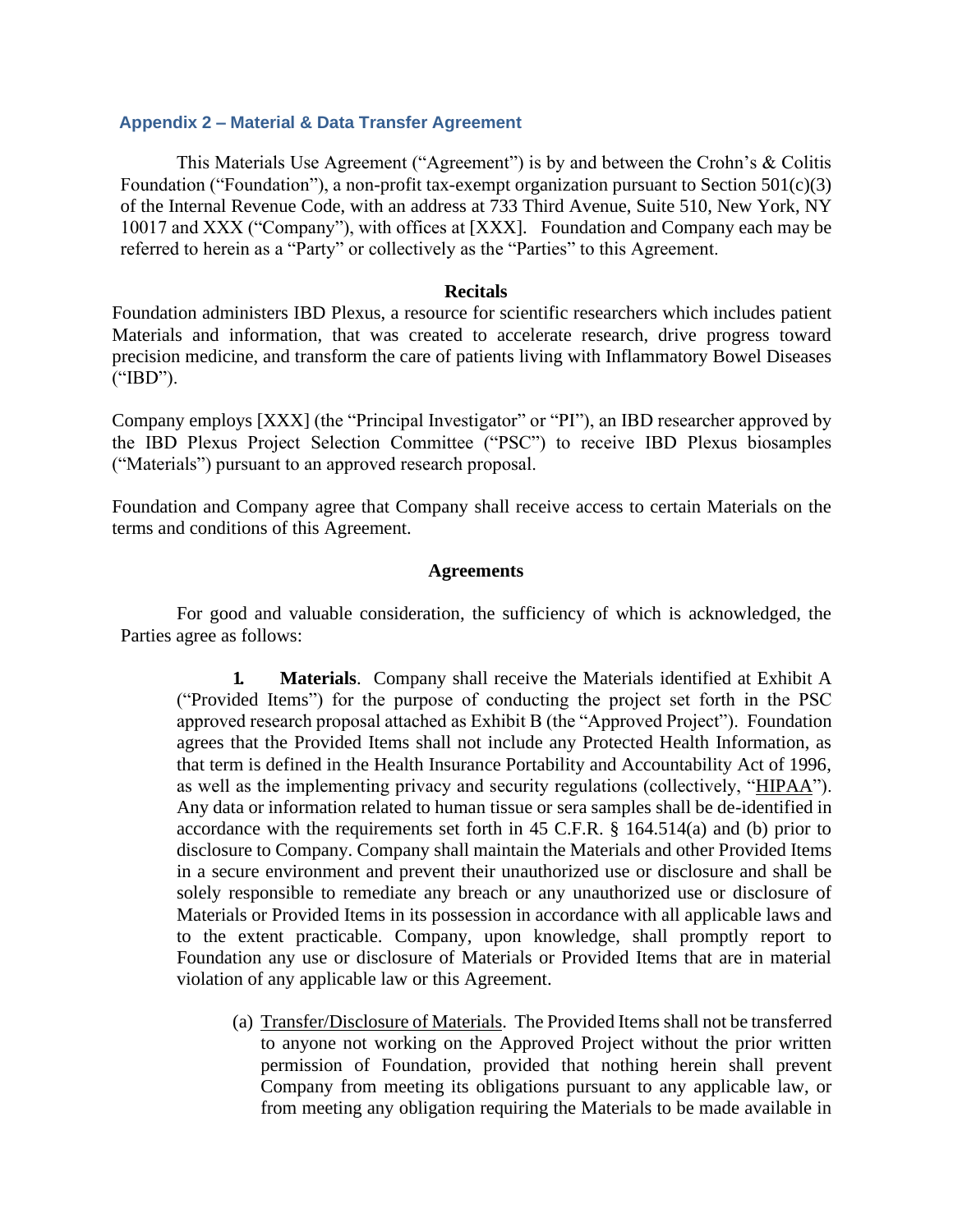connection with publication of the results of the Approved Project. Company may request additional use of the Provided Items but no such additional use shall occur without prior written permission of Foundation and, upon such written permission such additional use shall be an Approved Project.

**2. Storage and Access to/Use of Materials**. Company shall safeguard storage of the Provided Items and prevent its use or disclosure in violation of this Agreement. Only the PI, and individuals appropriately trained in the handling of sensitive Materials under the PI's supervision, will have access to and use the Provided Items.

**3. Compliance; Notice of Withdrawal**. PI shall use the Provided Items in compliance with all applicable laws. If Company receives written notice from Foundation that a patient, as identified using the unique coded identifier, whose Materials has been provided, wishes to withdraw permission for use of such Materials (a "Notice of Withdrawal"), then PI only shall use such Materials to the extent necessary to protect the integrity of the Approved Project.

**4. Notifications of Breaches and Security Incidents**. Company shall notify Foundation in writing as soon as possible, but in no event more than three (3) calendar days, after becoming aware of any breach or, or security incident involving Provided Items. Company shall be deemed to be aware of any breach or security incident as of the first day on which such breach or security incident is known to any of its officers or employees. Company shall cooperate in good faith, at its own cost and expense, in the investigation by Foundation of any breach or security incident.

(a) Prompt Corrective Actions. Company shall: (i) take prompt corrective action to remedy any breach or security incident, and (ii) mitigate, to the extent practicable, any harmful effect of a use or disclosure of Provided Items in violation of this Agreement.

(b) Notification of Corrective Action and Provision of Policies. Company will provide written notice as soon as possible but no later than ten (10) calendar days from the date that Company provided notice to Foundation, of: (i) the actions taken by Company to mitigate any harmful effect of such breach or security incident; and (ii) the corrective action Company has taken or shall take to prevent future similar breaches or security incidents.

## **5. Intellectual Property Rights ("IPRs"); New Materials/information; New Resources**.

(a) Claim of IPRs. Company and/or PI may claim IPRs on inventions or discoveries involving use of the Provided Items provided that Company and PI shall not claim any IPRs or any ownership rights, or permit any claim or assertion of IPRs or ownership rights, in any of or any part of, the Materials.

(b) Non Targeted Materials. If the Approved Project generates results not directed at a particular hypothesis, but rather is a preliminary exploration of the Materials ("Non Targeted Materials"), then, with respect to such Non-Targeted Materials, upon the earlier of: (a)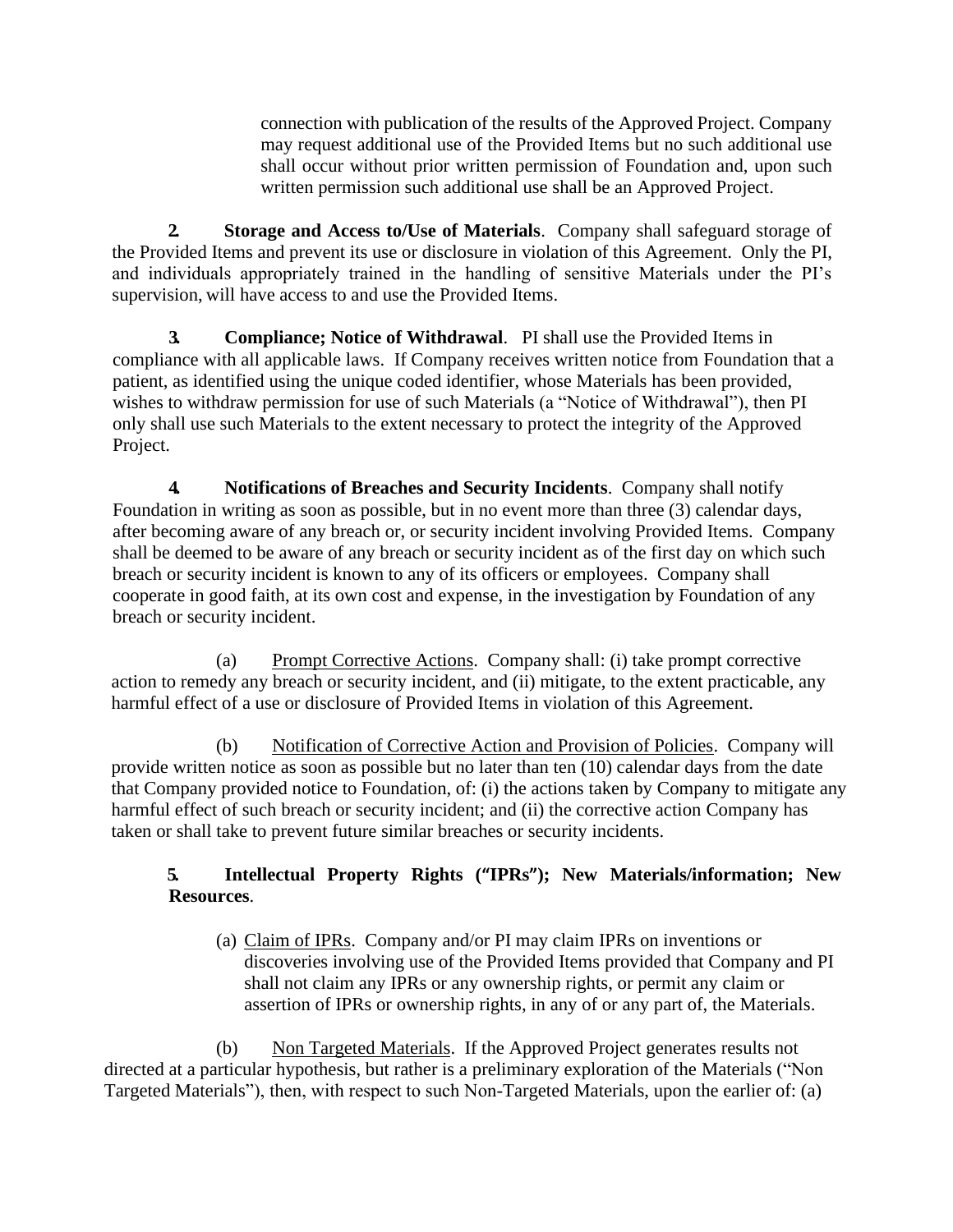one hundred eighty (180) days after the last grant of Materials to PI; (b) acceptance of an Approved Project manuscript for publication; or, (c) filing of a patent application, Company shall provide to Foundation in writing: (i) information about the status of the Approved Project, including identification of any New Resource (defined in Subsection (d)); and (ii) new raw Approved Project Materials in a manner that retains linkage of such Materials to the Materials, which new raw Approved Project Materials may be released to third party researchers in connection with new research projects.

(c) Targeted Materials. If the Approved Project generates Results directed at one or more particular hypotheses ("Targeted Materials"), then, with respect to such Targeted Materials, upon the earlier of: (a) five hundred forty (540) days after the last grant of Materials to PI; (b) acceptance of an Approved Project manuscript for publication; or, (c) filing of a patent application, Company shall provide to Foundation in writing: (i) information about the status of the Approved Project, including any New Resource; and, (ii) new raw Approved Project Materials in a manner that retains linkage of such Materials to the Materials, which new raw Approved Project Materials may be released in connection with new research projects.

(d) New Resources. If PI and/or Company creates any novel resources (which shall include new Materials, information and results) useful to scientific researchers that arise from use of the Materials, including without limitation that may be protectible as an IPR ("New Resources"), then Company shall notify Foundation and, if requested by Foundation, provide a copy of all such New Resources to Foundation at cost and without markup, for at cost distribution to scientists performing research into the causes of and cures for IBD, and provided that (i) any New Resource that is not new raw Approved Project Materials that may be commercializable by Company only shall be made available by Foundation to non-commercial organizations, (ii) this sublicensable license shall be subject to Sections 5(b) and (c), (iii) such distribution will not grant to any third party any other right to such New Resources; and (iv) any recipient of such New Resources shall agree to substantially similar terms and conditions as the ones set forth in this Agreement, including without limitation release and indemnification of Company and PI as contributor for receipt, storage and use of any New Resource.

**6**. **Notice**. Any notice required or permitted by this Agreement shall be made by one Party to the other Party as follows:

to Foundation: to: Company

Orlando Green Senior Manager, Grants & Contracts Crohn's & Colitis Foundation 733 Third Avenue, Suite 510 New York, NY 10017 E: [ogreen@crohnscolitisfoundation.org](mailto:ogreen@crohnscolitisfoundation.org) T: (646) 943-7505

**9. No Representations or Warranties.** EACH PARTY MAKES NO REPRESENTATIONS OR WARRANTIES OF ANY KIND, EXPRESS OR IMPLIED, WITH RESPECT TO THE MATERIALS OR OTHER SUPPLIED MATERIALS, INCLUDING